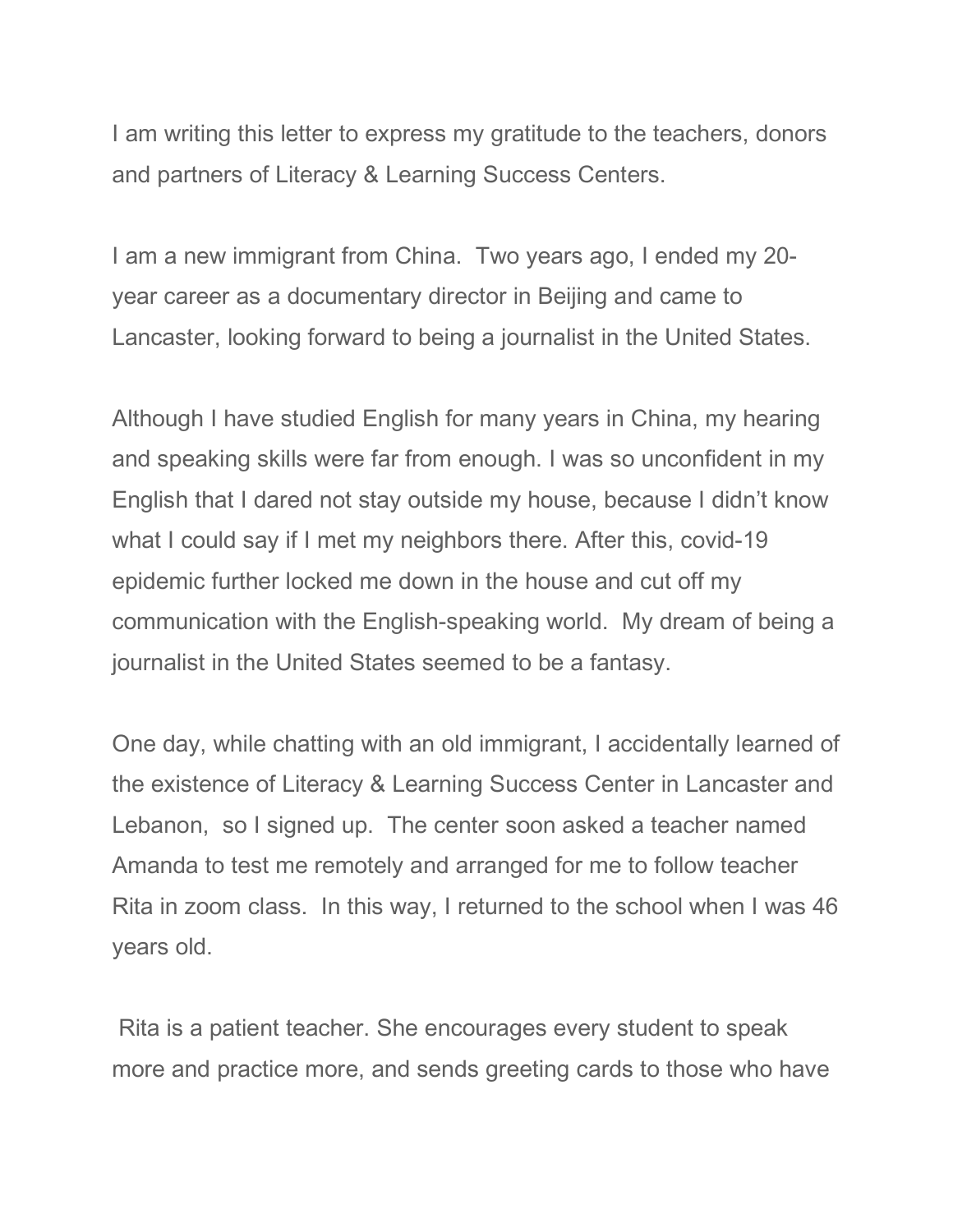made progress. Under the encouragement of Rita, my knowledge of English was activated little by little, the door to the English-speaking world was reopened, and my journalist dream was ignited again.

After being carefully taught by Rita for about two months, I was promoted to Cathy's intermediate class.

Cathy is a teacher who teaches students in accordance with their aptitude. She helps every student set up career goals and guides us to design action plans. She agrees with my career plan as a journalist and always encourages me to achieve it. Just on this past weekend, while enjoying the warm sunshine in the park, I received a text message from Cathy, saying that she was trying to think of a way to speed up my study.

What a dedicated teacher! She puts all her energy on us students to increase our capacity!

I believe that there must be many teachers like Cathy and Rita in Literacy & Learning Success Centers. From these teachers, I know that Literacy & Learning Success Centers are places where people can get a second chance at an education. Thanks to the teachers, donors and partners of Literacy & Learning Success Centers. From